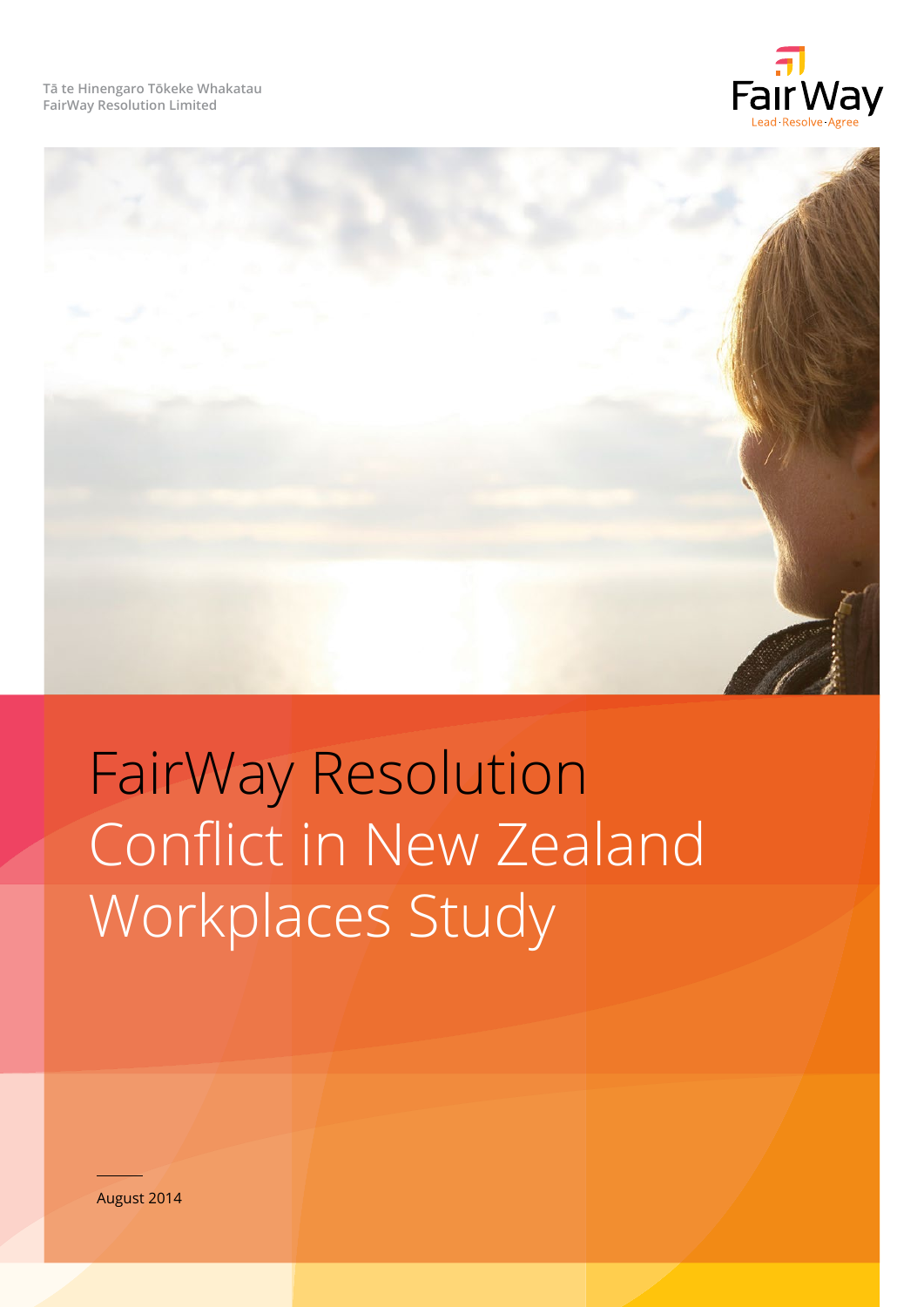# **Contents**

| <b>Foreword</b>                                                    | 1              |
|--------------------------------------------------------------------|----------------|
| <b>Executive summary</b>                                           | $\overline{2}$ |
| Health and safety implications of workplace conflict               | $\overline{2}$ |
| Productivity implications of workplace conflict                    | $\overline{2}$ |
| Sector implications of workplace conflict                          | 3              |
| Gender implications of workplace conflict                          | 3              |
| What is the conflict about?                                        | 4              |
| Disagreements about how to perform a task                          | 4              |
| Relationship conflict is lower in New Zealand than other countries | 5              |
| Conflicts are intense and can last longer than one month           | 5              |
| Who is involved in conflict?                                       | 6              |
| Who started the conflict?                                          | 6              |
| Conflict with more senior employees                                | 6              |
| Conflict with external parties                                     | 7              |
| What are the impacts and consequences of conflict?                 | 8              |
| Personal impact                                                    | 8              |
| Workplace impact                                                   | 9              |
| Seeking support to deal with workplace conflict                    | 10             |
| Poor responses to employees' requests for help                     | 10             |
| Friends and family as support for people in conflict               | 10             |
| How can organisations manage conflict better?                      | 11             |
| Ways of resolving workplace conflict                               | 11             |
| The role of culture in responding to conflict                      | 11             |
| Conflict management interventions                                  | 12             |
| <b>Research methodology</b>                                        | 14             |
| <b>About FairWay Resolution</b>                                    | 16             |
| What problems does FairWay Resolution solve?                       | 16             |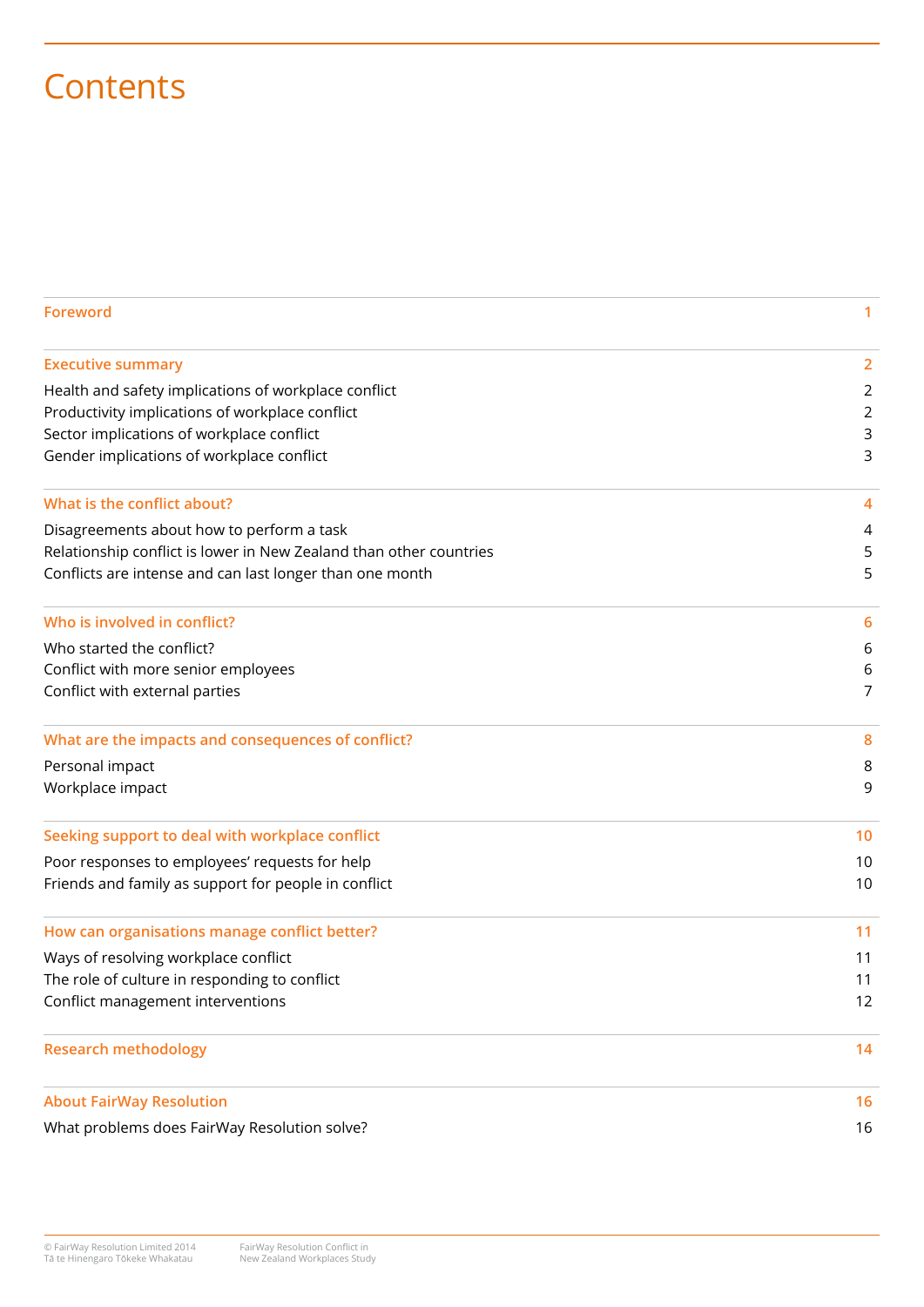

Conflict is an inevitable part of the work environment. It emerges wherever there is potential for disagreement – whether between employees, between employees and management or between suppliers and customers – yet very little is known about the extent of conflict within our workplaces and the impacts of poorly managed conflict on organisational productivity.

FairWay Resolution commissioned this ground-breaking research in order to start building a body of knowledge about the nature of workplace conflict within the New Zealand context. We have taken a holistic approach; exploring the drivers, dynamics and personal and workplace impacts in order to gain deep insights and intelligence that can be applied in conflict management solutions.

Equally important, this research is a platform to start the discussion about workplace conflict – to bring the topic out from under the carpet as a critical first step in making conflict management a core competency in an organisation.

Underpinning our research is the need to recognise that conflict is not an inherently negative concept; that it is time to rethink the role of conflict in the workplace and to focus on how to harness conflict constructively.

Anticipating a robust discussion.

**Greg Pollock** Chief Executive

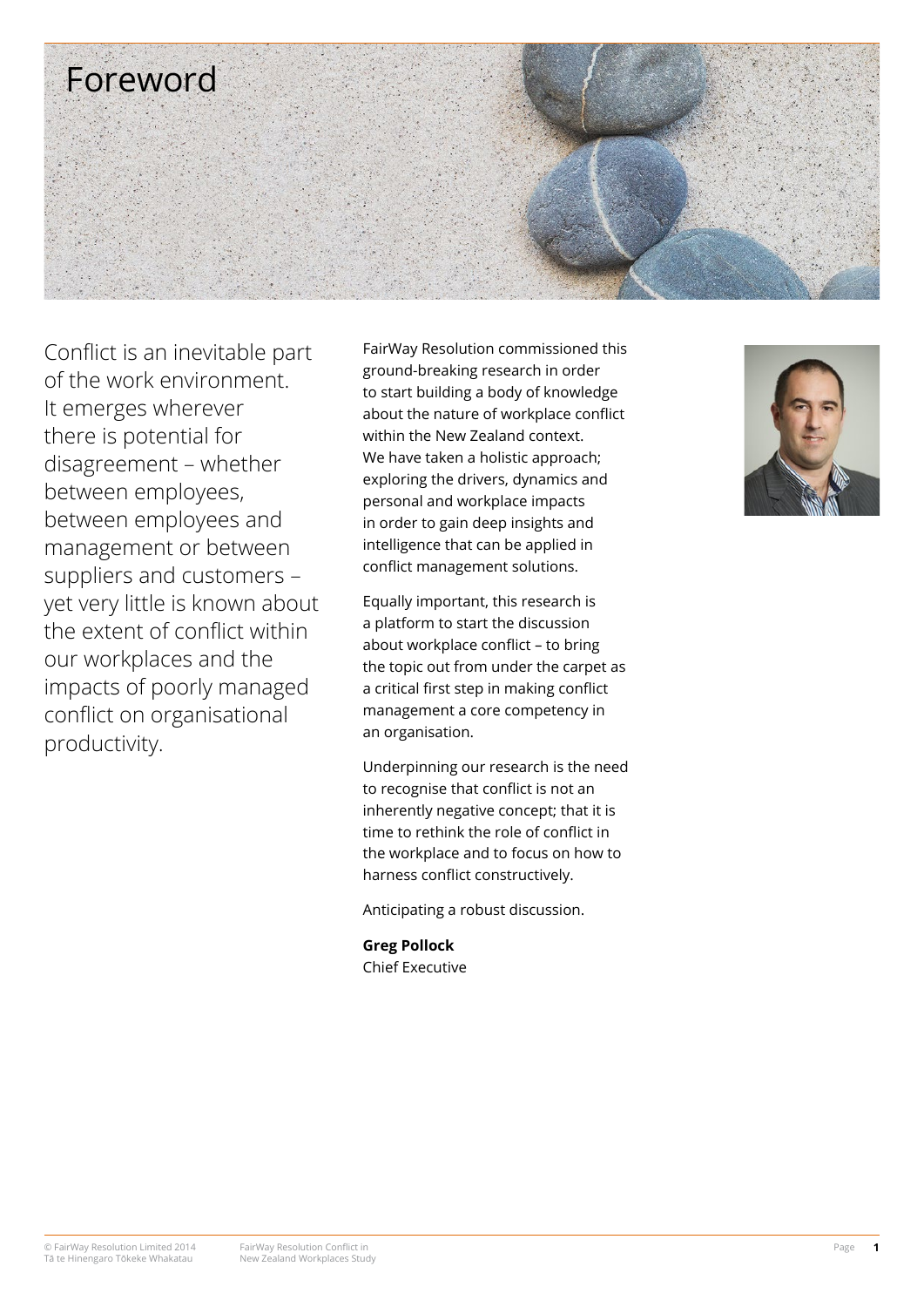

One in four New Zealanders experienced productivity sapping conflict in the workplace.

The FairWay Resolution Conflict in New Zealand Workplaces Study shows the extent, nature and cost of organisational conflict in New Zealand.

We surveyed a cross-section of 740 employees from the public and private sector in a range of industries, and found that in the last year, a quarter of employees had at least one disagreement or argument at work that distracted or prevented them from doing their job. Over a third of the disagreements/arguments went on for more than one month suggesting that productivity loss due to conflict in the workplace is significant.

One thing is clear — organisations that invest in equipping their employees' with the skills to manage conflict effectively, reduce the risk of lost productivity that arises from conflict in the workplace. Conflict management is not a soft skill or a 'nice-to-have', but is critical to optimising performance of New Zealand organisations.

# Health and safety implications of workplace conflict

Boards and employers may be concerned about the health and safety implications of conflict in light of greater regulatory responsibility for employees' health and safety. Our research showed that the consequences for the employees involved in workplace conflict are feelings of anger, stress and anxiety, followed by losing focus in the workplace, avoiding communicating with the other party and reduced motivation.

Negative personal effects of conflict were amplified by two thirds of respondents asking for help from their managers, but only half receiving satisfactory support in the workplace. Only six percent of those in conflict called on their HR team to help them manage the conflict.

With greater employer responsibility for employee wellbeing comes the opportunity to more actively minimise the negative consequences of conflict. Workplace conflict seriously damages relationships and the overall financial performance of organisations in New Zealand.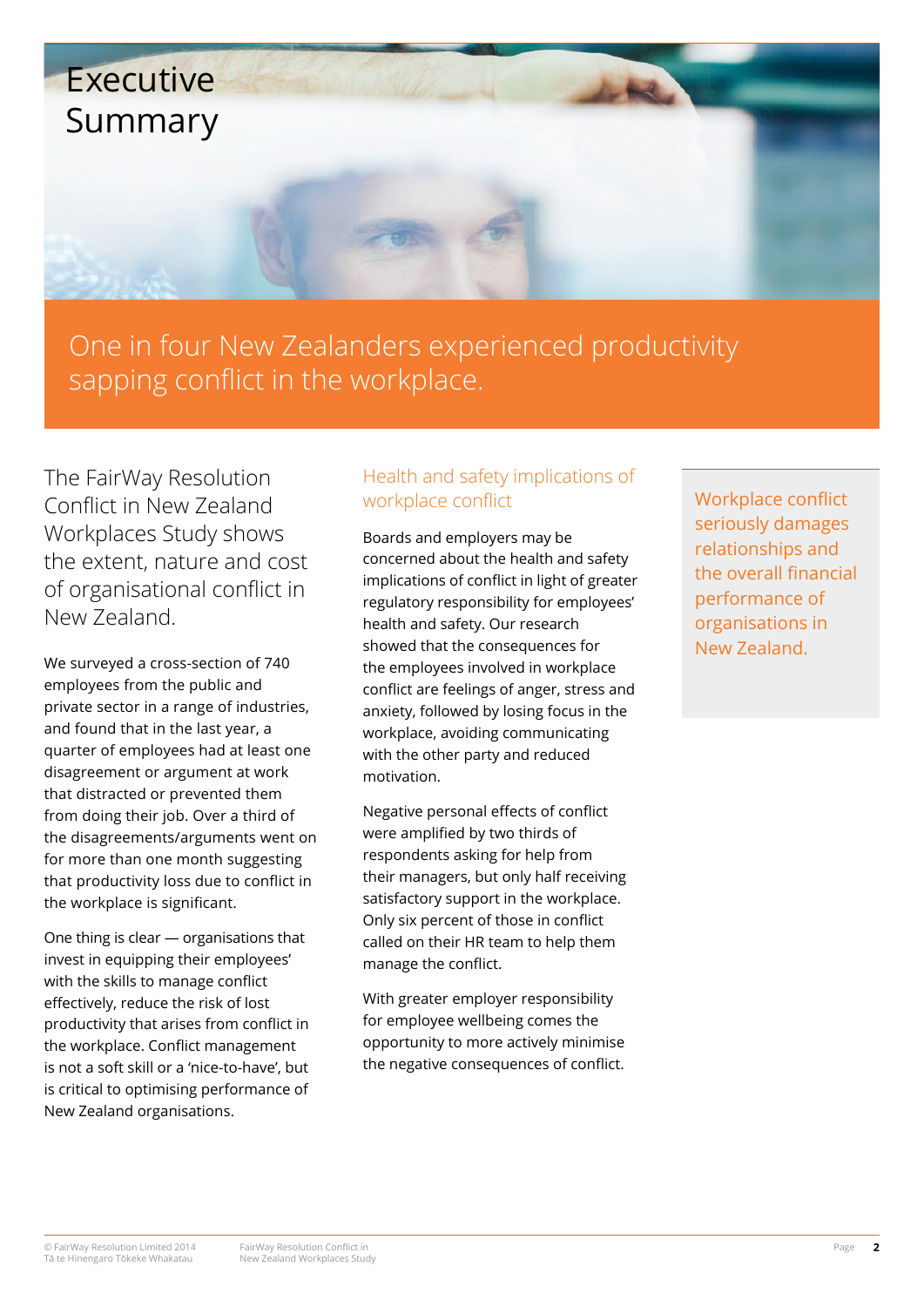# Productivity implications of workplace conflict

Other impacts of conflict were missing deadlines, loss of confidence and mistakes being made. Respondents reported taking time off as a response to conflict, of leaving the employment by choice or dismissal.

Clearly a quarter of the workforce producing poorer quality of work, higher absenteeism and loss of focus due to poorly managed conflict adds up to significant loss of productivity to the New Zealand economy.

# Sector implications of workplace conflict

The survey revealed significant differences between workplace conflict in the public and private sectors. The effect of conflict on the public sector is far more pronounced than the effect on private sector employees. Those working in the public sector are significantly more likely than their private sector peers to have had at least one disagreement or argument with someone in a more senior position; more likely to feel stressed by the conflict; and more likely to avoid communicating with the other party involved. Twice as many public sector workers as private sector employees reported that conflict resulted in loss of motivation to do their job.

Significantly more public sector than private sector employees feel stressed following conflict (71% compared to 47%). Not only are public sector workers' behaviours in response to conflict more negative, but they are also five times more likely to receive a warning than those working in the private sector.

# Gender implications of workplace conflict

Slightly more men than women reported experiencing conflict in the workplace. The nature of conflict experienced by the genders is quite different. Men reported much higher levels of conflict over work-related ideas than women, whereas women were far more likely to experience a conflict over bullying or a personality clash.

Possibly due to the interpersonal nature of the conflict – rather than work-related conflict – women are considerably more likely than men to seek help or support from people outside the workplace such as family and friends or unions.

The survey shows that conflict is not well managed in New Zealand's workplaces, and that the cost of failing to manage conflict effectively is indirect but significant. Publication of these survey results aims to raise awareness of conflict in the workplace so that steps can be taken to address it.

Significantly more public sector than private sector employees feel stressed following conflict (71% compared to 47%)

Women are considerably more likely than men to seek help or support from people outside the workplace such as family and friends or unions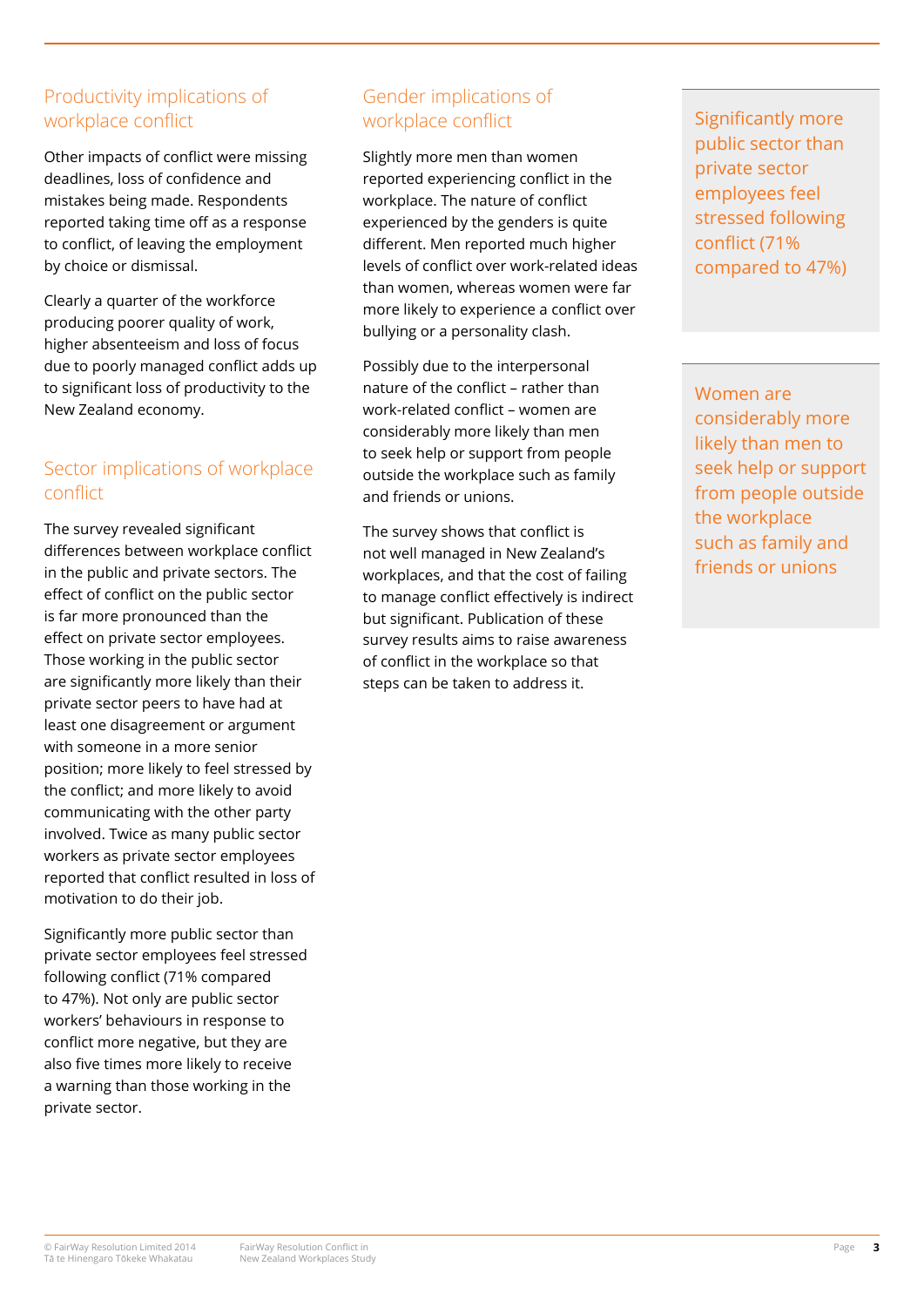

A quarter of New Zealanders in the workplace had at least one disagreement or argument at their workplace within the last 12 months, which they felt was serious enough to compromise their ability to do their job.

Major types of conflict in New Zealand organisations include:

- differences of opinion about how to perform a task;
- relationship conflict that is focused on values, individual styles, personality and personal taste.

The nature of organisational conflict in New Zealand identified in our study is consistent with the findings of international studies<sup>1</sup>.

Conflict in the workplace can positively or negatively affect performance. Management literature tells us that conflict energises people to debate issues and evaluate alternatives more thoroughly<sup>2</sup>. If harnessed well, constructive conflict is a characteristic of high performing organisations.

FairWay's study found that workplace conflict in New Zealand results in negative outcomes. A small minority of the participants expressed conflict as having a positive effect in the workplace, suggesting that only a minimal amount of conflict's 'productive potential' is being harnessed.

The scope therefore is to equip workers to recognise that conflict can be dealt with constructively, and to resolve negative conflict early.

### Disagreements about how to perform a task

Sources of conflicts were most often about differences in opinions about how to perform a task (21%) and procedures or policies not being followed (17%). Although relationship conflict has been shown to have the greatest impact on performance, team satisfaction and task performance also decrease as task-related conflict increases in the workplace. Task conflict has the most negative effect when experienced in an uncertain environment such as project and programme teams, which are particularly widespread in the public sector3.

Men were significantly more likely than women to disagree about the best method of performing a task suggesting that men are more process-oriented.

*1. Karen Jehn and Elizabeth Mannix "The Dynamic Nature of Conflict: A Longitudinal Study of Intragroup Conflict and Group Performance," The Academy of Management Journal, 44 (2001): 2, 238-251.* 

*2. McShane et al. Organisational Behaviour in the Pacific Rim (Sydney: McGraw Hill,, 2010)*

If harnessed well, constructive conflict is a characteristic of high performing organisations.

*<sup>3.</sup> McShane et al.*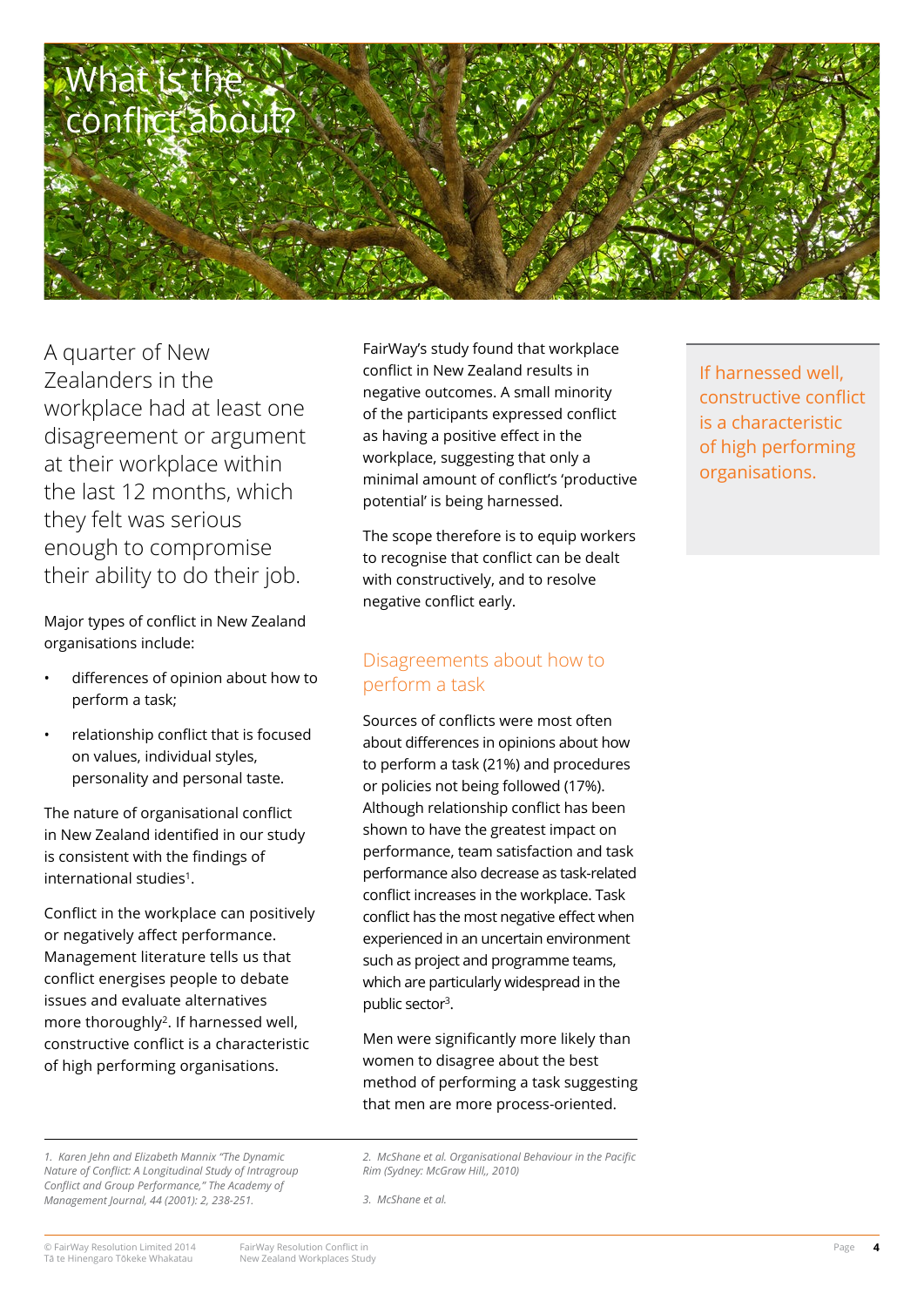

Men negotiate to advance their own interests<sup>4</sup>, and may see task-related conflict as important to advance their careers.

When organisations' policies are flawed, employee criticism can be positive conflict that improves design. To empower employees to constructively criticise policies, 'safe' forums should be established for open discussion.

### Relationship conflict is lower in New Zealand than other countries

Personality clashes or bullying contributed to 13% of conflicts in the workplace, and 10% to co-workers' 'attitude' according to respondents<sup>5</sup>.

A multi-country survey found personality clashes accounted for 49% of all conflicts<sup>6</sup>.

## Conflicts are intense and can last longer than one month

Most workplace conflicts lasted either several days or more than one month. The length of time employees spend in conflict shows both the intensity of conflict, and workers' ability to manage it effectively. Of the conflicts that had ended at the time of the survey, 46% of conflicts lasted less than one week, and 37% of conflicts lasted longer than one month. The longer the duration of the conflict, the greater the impact on the directly affected employees' performance, and the performance of those supporting them from within the workplace.

Relationship conflict arises when people focus on the characteristics of people rather than the issues as the source of conflict<sup>7</sup>.

Relationship conflict is therefore wholly negative and unproductive<sup>8</sup>.

*4. Kray and Thompson (2005) Gender Stereotypes and Negotiation Performance: An Examination of Theory and Research, Research in Organizational Behaviour, 26, 103-182*

*5. Conflict (including bullying) was measured in this study in terms of the respondent's self-perception of it occurring. While this approach is consistent with other studies, it differs from the objective measurement of bullying. The legal definition of bullying is based on a number of objective criteria being met. The legal definition of bullying in New Zealand is reliant on case law. See, for example, Kneebone v Schizophrenia* 

*Fellowship Waikato Incorporated AA 31/07, 13 Feb 2007 at [207].*

*6. CPP. "Global Human Capital Report: Workplace Conflict and How Businesses can Harness it to Thrive," July 2008, Available from: https://www.cpp.com/pdfs/ CPP\_Global\_Human\_Capital\_Report\_Workplace\_Conflict. pdf (31 July 2013).*

*7. McShane et al., (2010).* 

*8. Karen Jehn A Multi-method Examination of the Benefits and Detriments of Intragroup Conflict, Administrative Sciences Quarterly, 40 (1995): 2, 256-282.*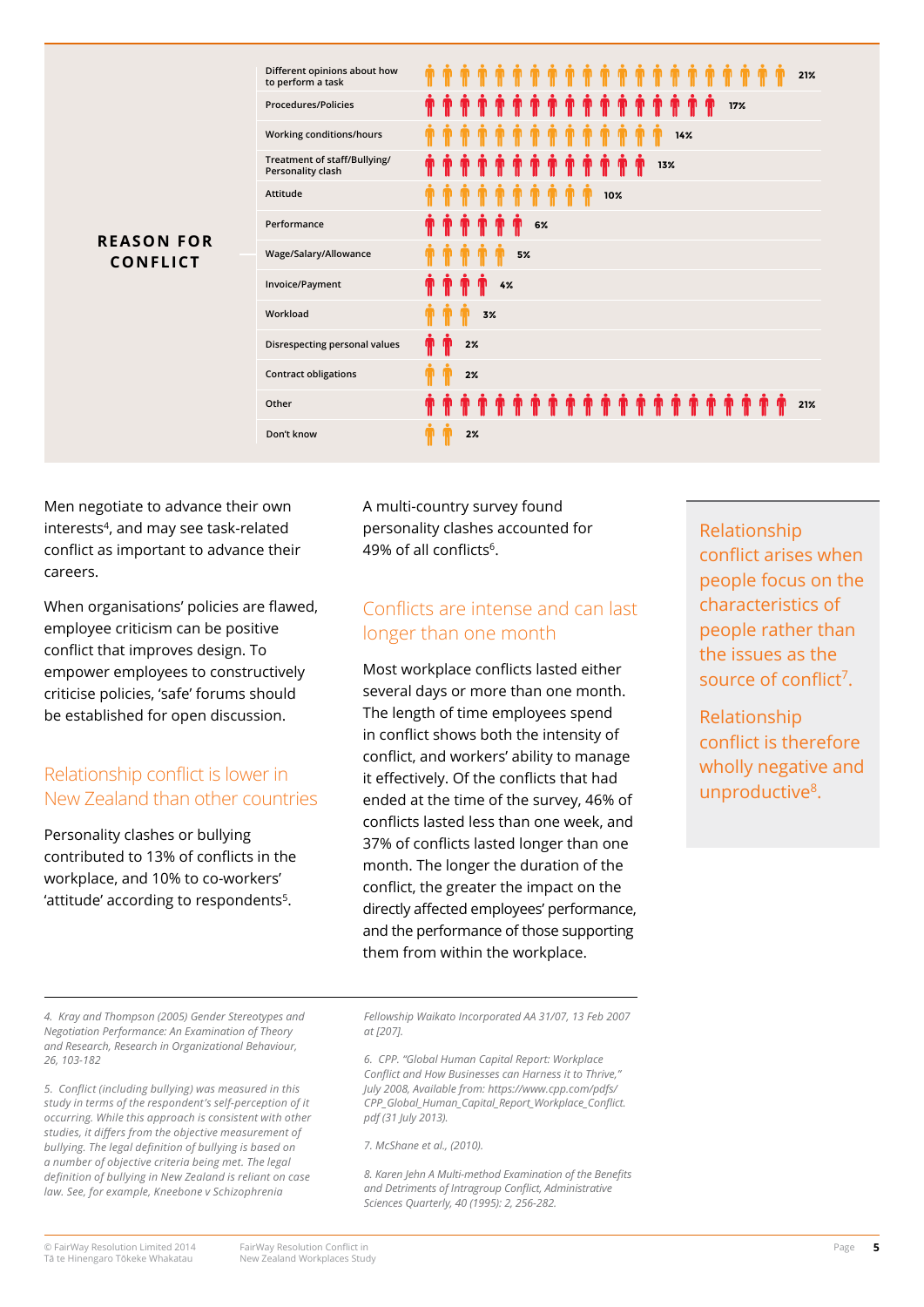# Who is involved in conflict?

Conflict is most prevalent among those who are middle-aged, earning over \$80,000, are in the public sector, and have been in the job between one and five years.

The common theme among respondents who had experienced conflict is seniority in the labour market. The position of power allows these workers to confidently assert their rights, interests, and opinions in the workplace. But this group is a valuable sector of the labour market and is limiting its potential contribution to the workforce because of poor conflict management skills.

# Who started the conflict?

When asked who initiated the conflict, one-third of respondents acknowledged that they did. Sixty five percent of respondents said the other party started the conflict.

Most respondents blame the other party for initiating the conflict, while downplaying their own responsibility, suggesting that people reconstruct conflict in a way that comfortably fits their world view.

This finding reinforces that managers should seek the perspectives of both parties to a dispute as there are usually multiple perspectives about the conflict. If unable to remain neutral enough to fairly help workers resolve conflict, managers would benefit from independent third-party investigation, facilitation or mediation of the dispute.

# Conflict with more senior employees

Most employee conflicts in New Zealand were with a more senior employee. Seventy seven percent had a conflict with someone at a more senior level, but only 25% reported conflict with someone who reports to them. The discrepancy between employee and manager responses likely reveals differing perspectives on the same conflicts among managers and staff.

Junior employees are registering significant conflicts with managers which is damaging their ability to be productive. Interestingly, managers interpret these encounters as normal relations between staff. This may be because managers are consistently invoking their seniority to create win-lose outcomes, in which they win. Most respondents blame the other party for initiating the conflict, while downplaying their own responsibility.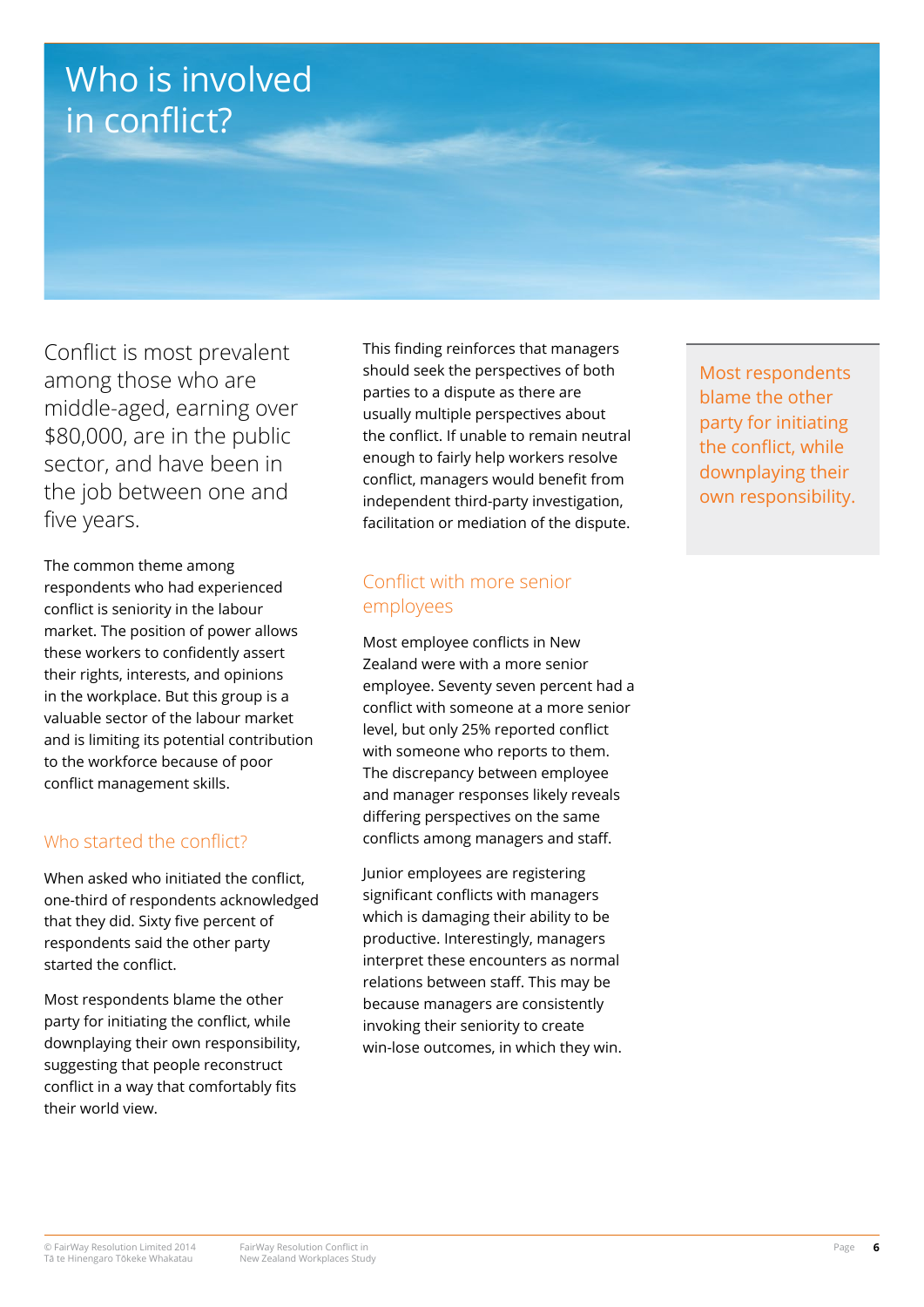The reactions of employees to conflict certainly indicate that people have a win-lose strategic understanding of conflict. The 'power over' dynamic reflects a forcing approach as contrasted to 'power with power' which reflects a fostering approach. A forcing approach is often the cause of conflict.

In comparison to findings in similar overseas studies, New Zealand workers were significantly more likely to be in conflict with a more senior person in the organisation. In United Kingdom, France, and the United States, conflict is more commonly among entry level staff. This finding may reflect New Zealand's low power-distance and high individualism values that empower employees to challenge authority and debate commands from superiors<sup>9</sup>.

The sample reveals that employees and managers engage in conflict over different issues. For example, 20% of non-managers who were involved in a conflict reported arguing over work conditions or hours compared to only 2% of managers. Similarly, 17% of non-managers who were involved in a conflict reported experiencing a conflict over bullying, personality clashes, or how they were being treated, compared to 4% of managers. The finding indicates that non-managers are more likely to be involved in a relationship-based conflict than managers.

## Conflict with external parties

Although conflict with co-workers was most likely, employees also reported having conflicts with customers — more than conflicts with suppliers. This is surprising given wide understanding in the business world that 'customers are king'. It appears that the reality is quite different. Thirty percent of employees had a conflict with a customer, compared to 12% of employees experiencing a conflict with a supplier.

There is growing evidence to suggest that customer conflict has a far greater impact than most people realise<sup>10</sup>.

*9. McShane et al., (2010). 10. The Importance of Reducing Customer Conflict. Shaun Belding. July, 2004.*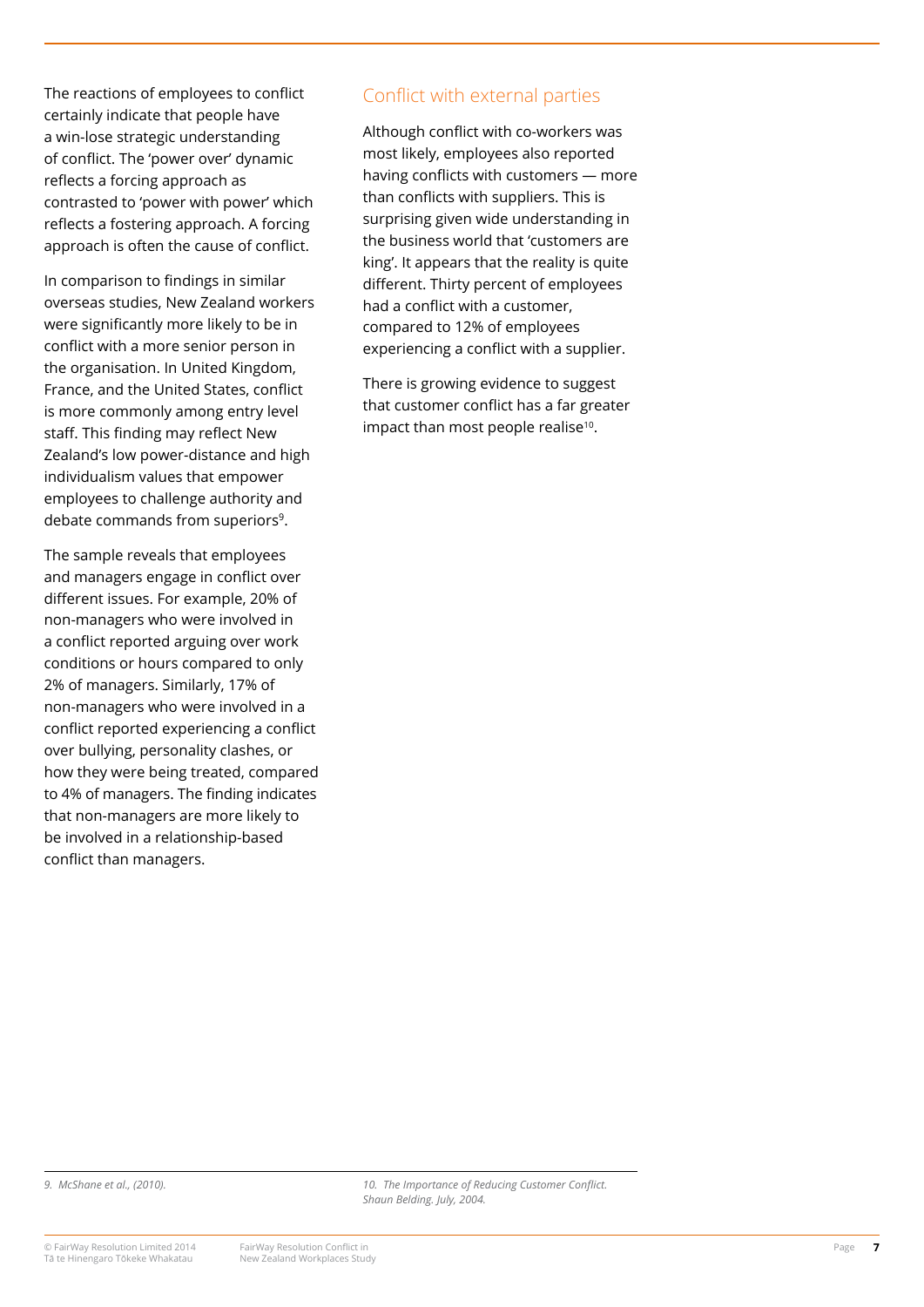# What are the impacts and consequences of conflict?

New Zealand workers' approach to conflict resolution among managers and employees is both uncooperative and unassertive, which is the least effective strategic approach to conflict resolution. The usual approach to conflict among both managers and employees is to disengage from the conflict, the other party, and generally lose motivation.

# Personal impact

The survey shows that New Zealand employees' most common reaction to conflict is anger/frustration (83%), followed by stress (57%), anxiousness/ nervousness (47%), loss of self-esteem (25%), and trouble sleeping (25%). Becoming sick or drinking more alcohol were less common, but still significant responses.

Eighty three percent of workers in conflict initially react in anger or frustration to conflict, but then choose to avoid the conflict. This response process indicates a lack of confidence and skill in dealing proactively with conflict, but in some circumstances may be the most appropriate course of action.

Significantly more females than males reported feeling stressed as a result of conflict (69% compared with 47% of males). This is consistent with a European multi-country study, which found more negative emotional fallout from conflict among women $11$ .

The Health and Safety at Work Act which comes into effect on 1 April 2015 will make managers more accountable for ensuring workplaces are healthy and safe. The most effective way to improve health-related consequences of conflict is to help employees recognise disagreement that may lead to conflict early through training and create a culture where employees and managers know what to do to curtail escalation of conflict into disputes.

It is possible that a poor conflict culture may lead to unwillingness to speak up on health and safety issues in the workplace, hazards and therefore may not be reported if this is the case, particularly if workplace culture involves bullying or teasing.



More women than men were stressed as a result of workplace conflict.

11. CPP. "Global Human Capital Report: Workplace Conflict and How Businesses can Harness it to Thrive," July 2008, *Available from: https://www.cpp.com/pdfs/CPP\_Global\_Human\_Capital\_Report\_Workplace\_Conflict.pdf (31 July 2013).*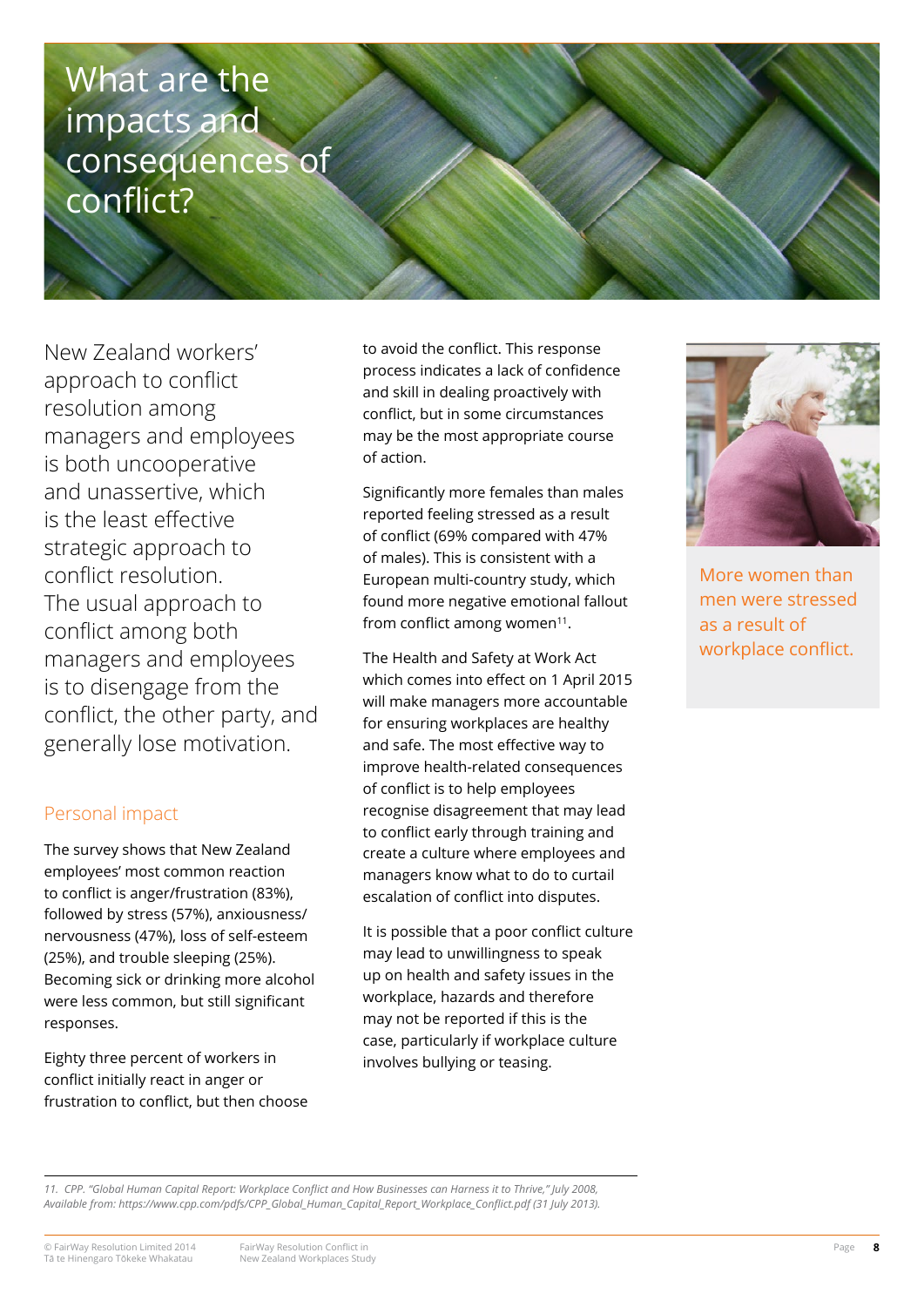# Workplace impact

As a result of disagreements, almost half of respondents reported losing work focus or becoming distracted from work, losing motivation and confidence, as well as missing deadlines. Public sector employees were nearly twice as likely as private sector workers to lose motivation and significantly more likely to avoid communicating with the other party to the conflict.

Although most employees said nothing further happened at work as a consequence of the conflict, some managers lost confidence in the person who reported to them if involved in the conflict, and 11% received warnings from their employers. This data suggests that ineffective conflict management can result in long-term career damage.

Fourteen percent of those in conflict took time off work.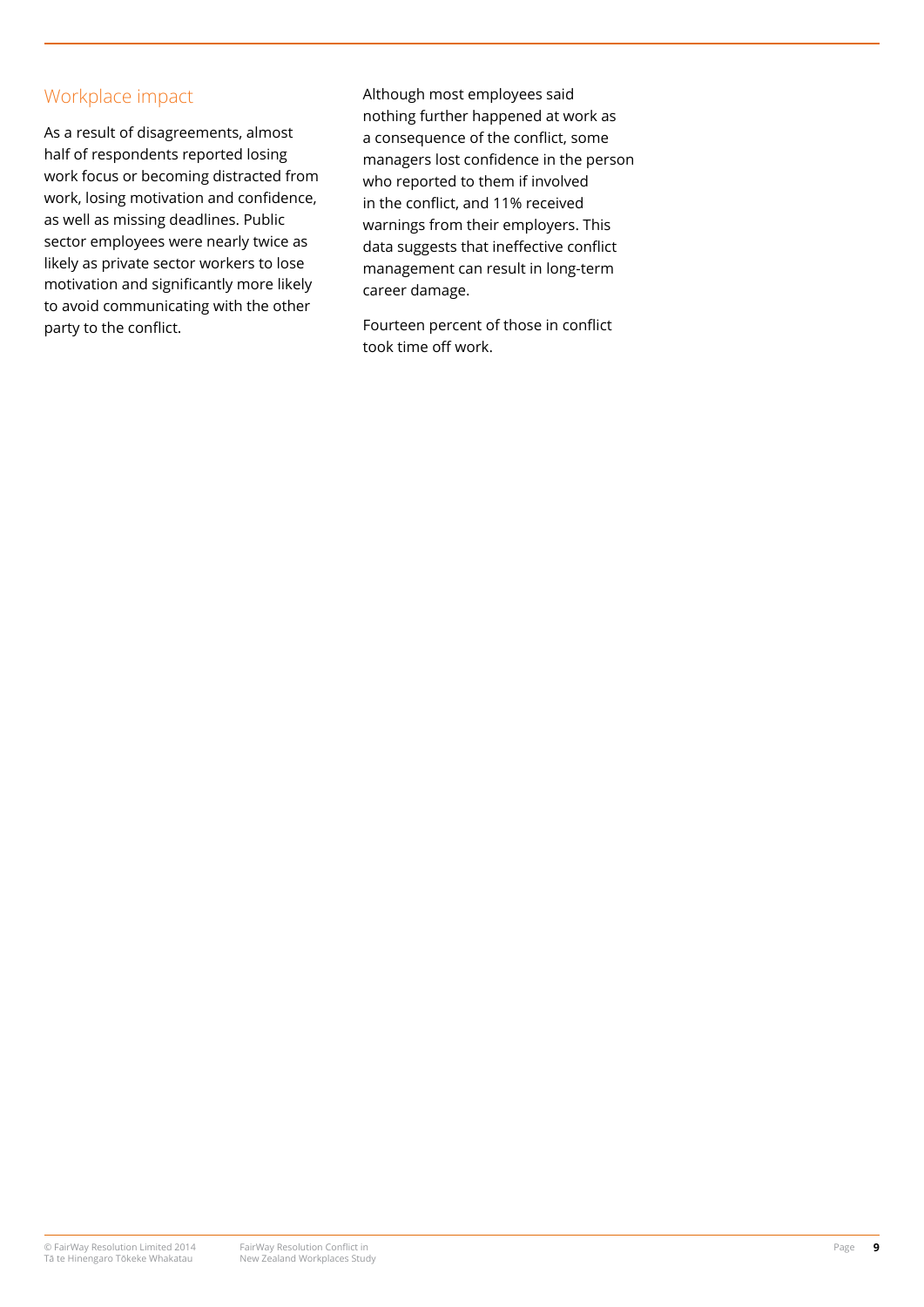# Seeking support to deal with workplace conflict

Seventy percent of employees who experienced a conflict sought help from within their organisation to resolve their conflict.

Of these, 47% turned to their manager or a CEO, and 30% turned to a colleague at the same level, but only 6% of those with a conflict asked a human resources member for help. Workers in the private sector were significantly more likely than public sector workers to seek help from a senior person within their organisation.

# Poor responses to employees' requests for help

Of the people who sought help from managers in the organisation, only half are satisfied with the response. The reasons for the dissatisfaction include managers trying to ignore the problem, not feeling heard and being told to "get over it". The findings show that New Zealand organisations are not managing conflict effectively. Managers are not equipped with the skills they need to effectively manage conflict in their organisations.

# Friends and family as support for people in conflict

Fifty five percent of those with a conflict sought help from someone outside of their organisation. Employees most commonly turned to family/friends/ partners (46%), followed by their union (9%), a lawyer (2%), counsellor/ psychiatrist (2%), and lastly a doctor (1%).

Women sought help more from outside the organisation (67% compared to 45% of men). This finding may reflect that women are more likely to be involved in personality clashes or bullying and feel safer seeking support from supportive people outside the organisation, or may be more attuned to asking for help in general.

More public sector employees turned to a union for help in resolving their conflict (19% compared to 3% of private sector employees), reflecting a higher rate of unionisation in the public sector. "My manager never tried to resolve the problem; she just tried to ignore it".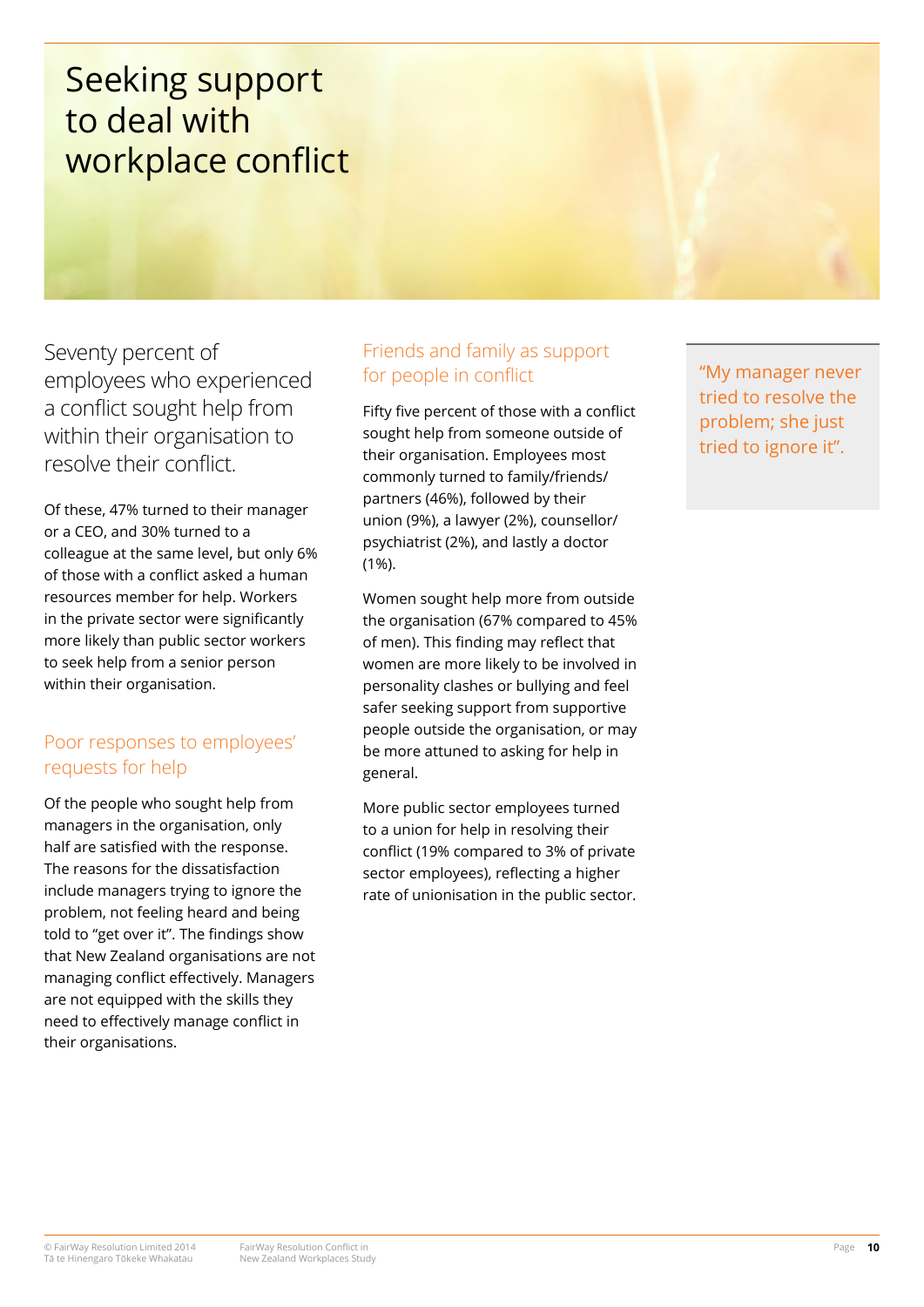

At the heart of all conflict, be it the workplace or in another context, is the cycle of retaliation. It is a cycle of blaming and justifying that people become locked into and have great difficulty escaping from.

A triggering event at work leads a person to think that their interests are being threatened. This prompts anger and emotional thinking, and the use of inappropriate behaviour. And this behaviour serves as a trigger for the other person feeling that their interests are threatened, and they then mirror the behaviour. They have now locked themselves into the retaliatory cycle of conflict, and they and the organisation will bear the brunt of the negative consequences of conflict until it is somehow resolved.

### Ways of resolving workplace conflict

There are three acknowledged ways of resolving workplace conflict. These are:

- power contests
- rights contests
- interest reconciliation.

Smart leaders and organisations avoid the first two, and focus on finding ways to resolve conflicts through the third (reconciling interests). Every organisation has a strategy for resolving conflict that is embedded in its culture, although often the strategy is hard to define. Through FairWay's research, we have also identified that some individuals have a strategy for managing conflict too, unfortunately, involving the wrong reactions of distancing, blaming, justifying and coercion.

# The role of culture in responding to conflict

Conflict is not always negative or destructive. Controversial issues in the workplace can be managed in a way that enables positive change and growth, and contributes positively to an organisation's culture.

Culture is one of the three dimensions in every organisation in which conflict management strategy is embedded. Cultural norms, shared values and attitudes influence workplace conflict behaviour. The other two dimensions in which conflict management strategy is embedded are competencies (people's ability to manage conflict), and structure (the design of the organisational structure). Organisation-wide conflict management competencies are embedded in these three dimensions, and should not be mutually exclusive<sup>12</sup>.

Controversial issues in the work place can be managed in a way that enables positive change and growth, and contributes positively to an organisation's culture.

*<sup>12.</sup> Daniel Dana. (2001) Conflict Resolution, (New York: McGraw-Hill 2001)*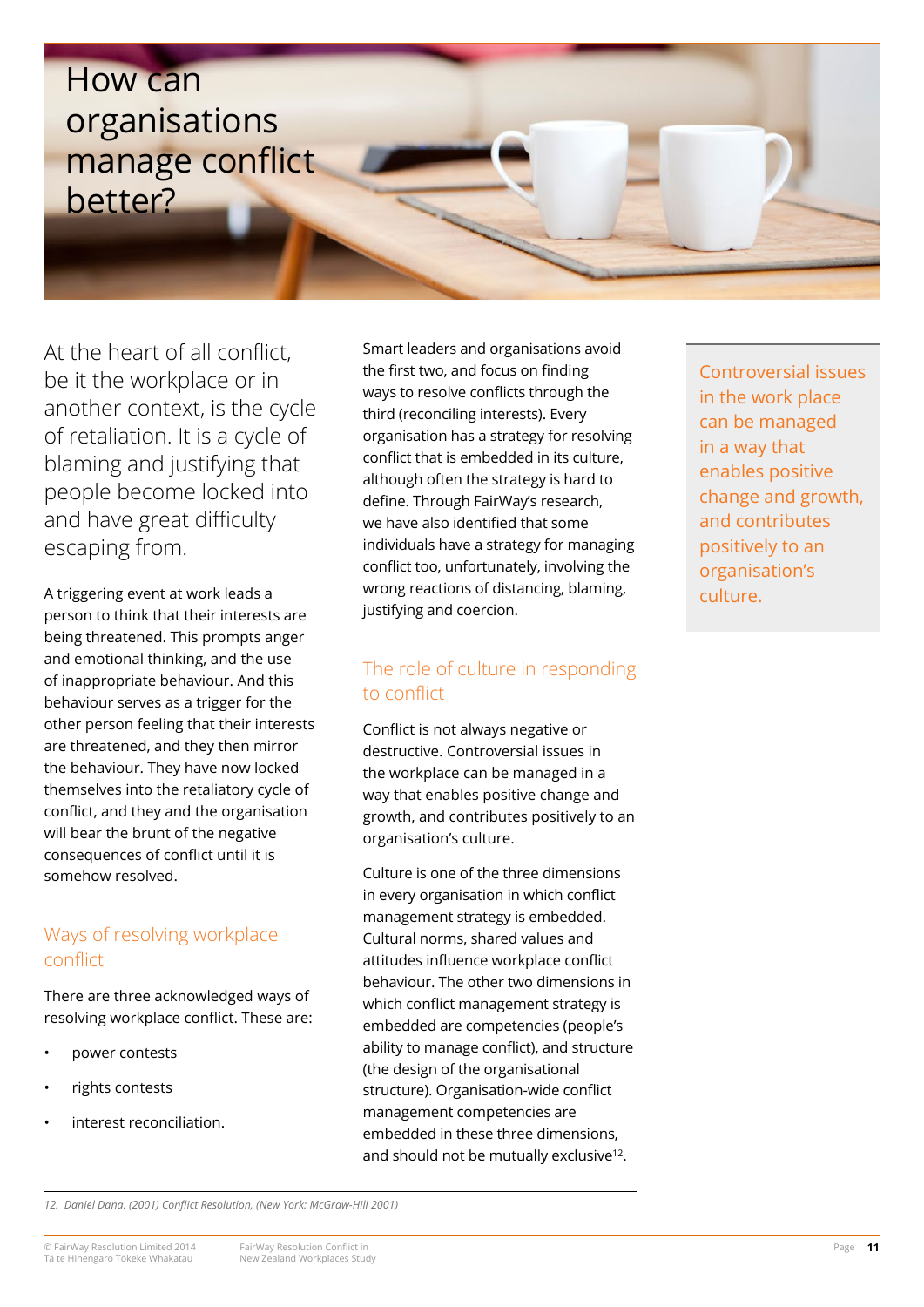Conscious and skilled organisations are those that best mitigate the myriad of negative consequences associated with unmanaged conflict that have been identified in FairWay's workplace research. These are 'conflict competent' organisations.

Unconscious and unskilled organisations will be those that continue to be exposed to the risks, and the natural consequences of cost and disruption.

# Conflict management interventions

If your workplace experiences conflict, a number of conflict management interventions can be used to manage and resolve it and create the conditions for constructive conflict to occur.

Building organisational and individual conflict competence lies at the heart of effective and efficient conflict management. This can best be achieved through focussing on culture, competencies and structure of the organisation.

Focusing on the problem, not the person and encouraging a contest of ideas, debate and teamwork to resolve problems will have a positive impact on the parties involved and the outcome.

A number of early resolution intervention processes are available to organisations to help manage conflict and avoid employment disputes including:

The establishment of an informal, independent, neutral conflict management system in an organisation is a complementary addition to an existing formal

system. The informal nature of the Independent-Neutral Practitioner (INP) fosters conflict management and resolution of disputes quickly whilst reducing the cost of a conflict both in dollar terms and human cost.

- Facilitation is a flexible and openended dispute resolution process. It involves an impartial, professionally qualified facilitator helping the parties to have conversations that are respectful and productive. The facilitation process allows people to have constructive dialogue and to share perspectives. It also has a process focus, which enables people to have forward thinking and step-by-step conversations.
- Mediation is a simple and informal process where parties in conflict work with an impartial mediator to reach agreement. Mediators are trained to help parties understand each other's perspectives on the dispute and find a solution that both parties can agree to. Mediators empower the parties by helping them identify the disputed issues, develop options, consider alternatives and reach an agreement. The focus of mediation is on the reconciliation of interests.
- Adjudication is a process best used where intractable rights and power conflict prevails. The parties agree to have an independent expert person make a binding decision about their dispute. The decision is based on the facts and applicable law. The process is private, confidential and timely. These are advantages that appeal to many organisations.

A number of early resolution intervention processes are available. These include:

- **Establishing** a conflict management system
- Facilitation
- **Mediation**
- **Adjudication**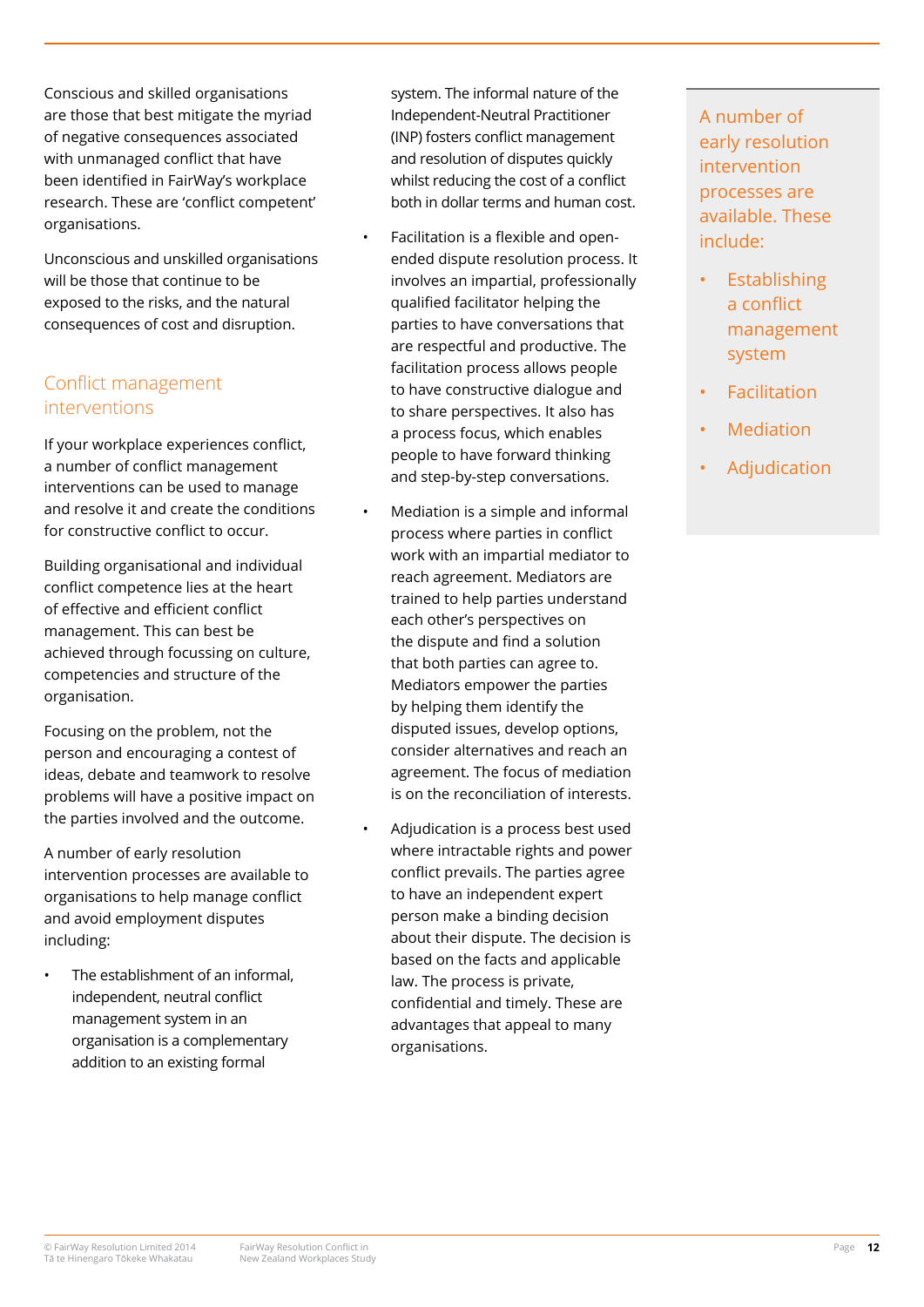Conflict skill development focuses on building the key skills used to manage conflicts. Conflict skill development builds individuals and groups capability to constructively manage conflict. The training focuses on negotiation, mediation, conflict management, communication skills, health and safety and other areas.

Conflict coaching is a customised, one-to-one service which addresses specific conflicts, giving a person the ability to constructively manage conflicts, and prevent future conflicts from arising and/or escalating.

Coaching focuses on helping people reassess themselves and their behaviour, to understand their thoughts and feelings about conflict, how that drives their behaviour, and how that in turn, impacts on other people. From this process, a conflict management strategy is developed. Conflict coaching is sought after by executives and anyone who manages conflict as a core feature of their role.

These are all services that FairWay can and does provide.

FairWay Resolution offers a range of processes and interventions that cover the full spectrum of dispute resolution processes and tools.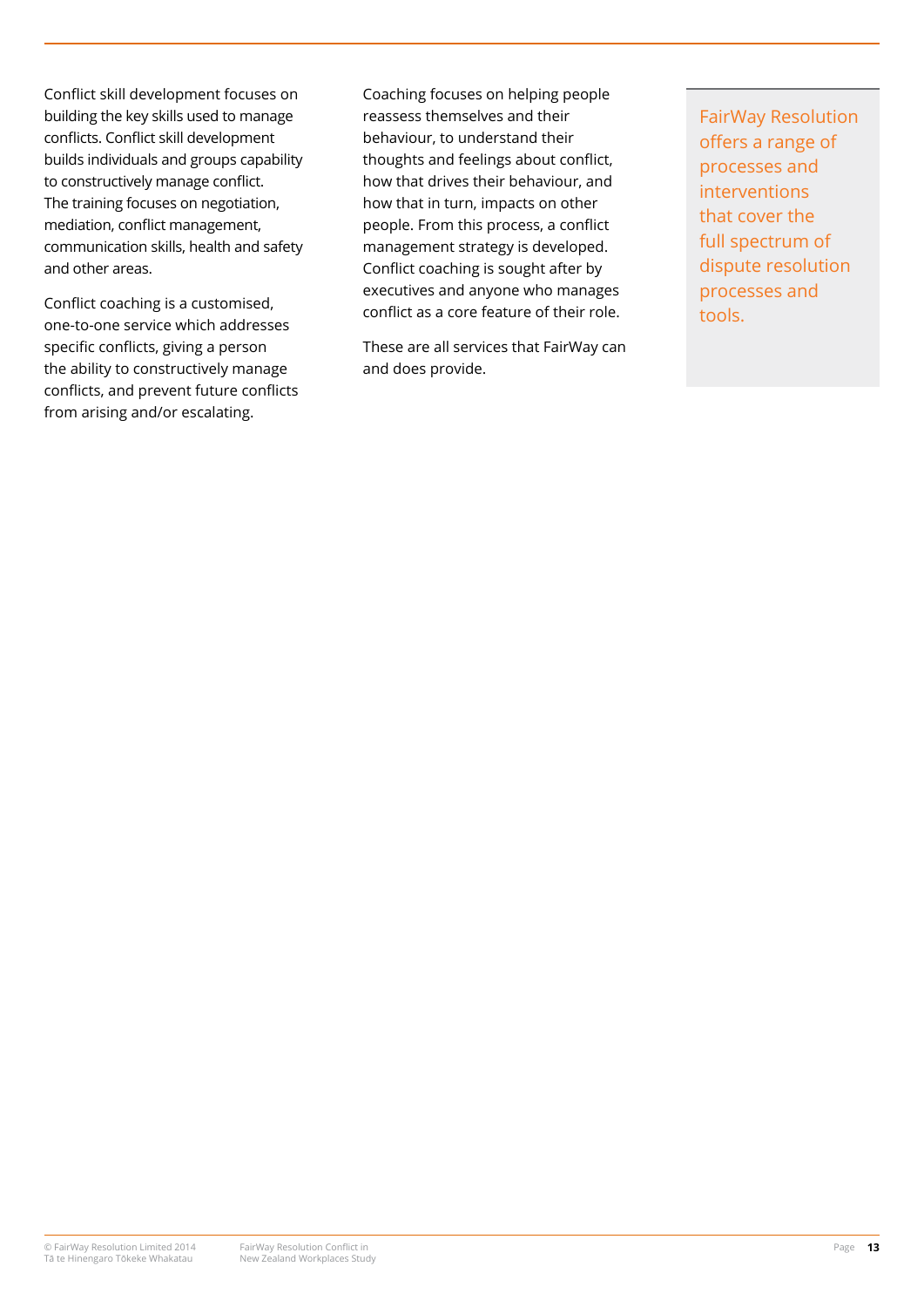# Research methodology

Research New Zealand was commissioned to conduct the survey that forms the basis of this report.

A total sample of 740 New Zealanders, aged 18 years or more, were interviewed by telephone as part of an Omnibus survey between 18 September and 10 October 2013. The working age population (defined as '25-64 years') was over-sampled, and the results were weighted with Statistics New Zealand demographic parameters to ensure the sample is representative.

An initial 'qualifying' question identified those respondents who are currently, or have been over the past 12 months a 'salary or wage earner'. This resulted in a sub-sample of n=411 salary or wage earners. A second qualifying question was asked to identify the respondents who were working at the time of the interview. The second qualifying question resulted in a sub-sample of n=366 wage or salary earners. Respondents in the n=366 wage or

salary earners were asked workrelated questions. A third 'qualifying' question was asked to identify those salary or wage earners who had had a disagreement or argument in the last 12 months. This resulted in a sub-sample of 24% or n=100. Results for the two main sub-samples are subject to different margins of error because of their size:

- 1. The weighted sample of n=411 salary or wage earners is subject to a maximum margin of error of +/- 5.3 percent (at the 95 percent confidence level).
- 2. The sample of n=100 who had had a disagreement or argument within the last 12 months is subject to a maximum margin of error of +/- 10.8 percent (at the 95 percent confidence level).

The results have been tested for statistical significance. Only significant results are quoted in this report.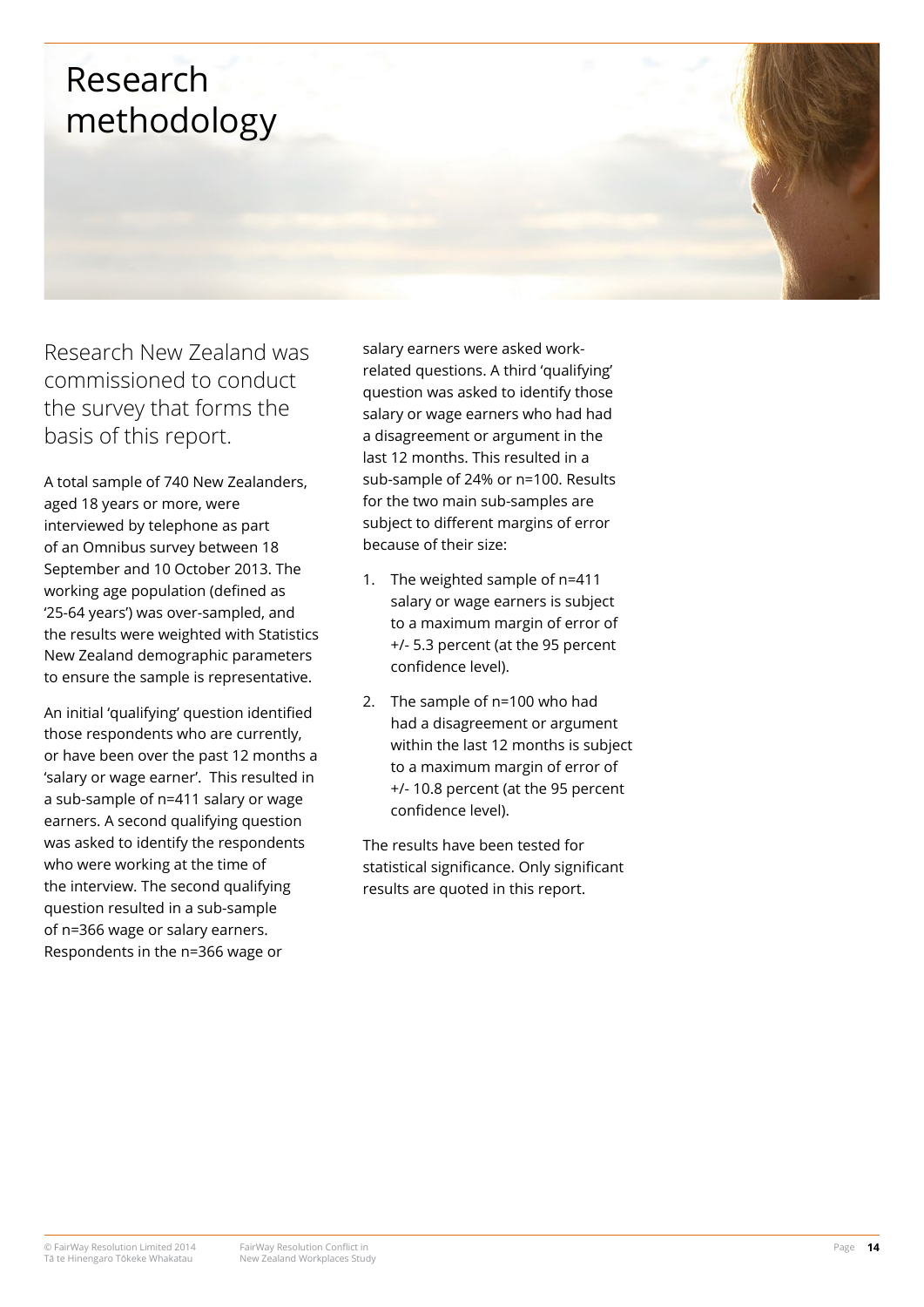The following graphs display the statistically significant demographic variables of the respondents who experienced a conflict over the previous 12 months.

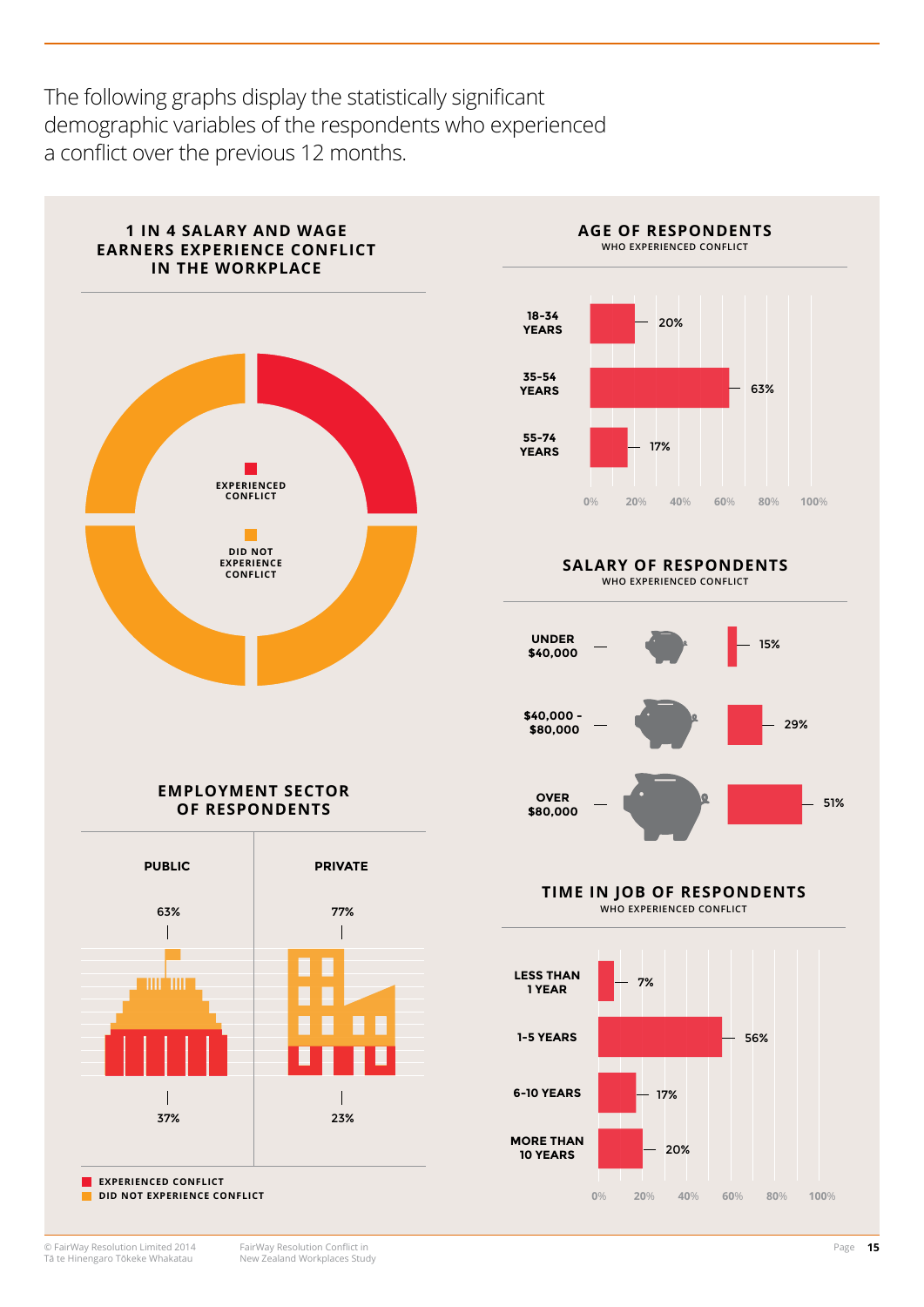

FairWay Resolution Limited is an independent, Crown-owned company providing specialist conflict management and dispute resolution services.

FairWay handles over 10,000 disputes each year — of all kinds and all levels of complexity, including medical, insurance, financial services, telecommunications, real estate and family. Our conflict management experience underpins our conflict management expertise in all part of the cycle.

FairWay's competitive advantage comes from our extensive experience in conflict resolution, our systems and processes for managing conflict, a commitment to protecting the privacy of all parties to a dispute, and a thorough understanding of technical and legislative issues that arise in different sectors that use our services.

# What problems does FairWay Resolution solve?

Organisations that invest in building capability for constructive conflict management reap the rewards through improved internal and external relationships and reduced costs.

FairWay is an expert conflict management provider and alternative dispute resolution partner. We help manage conflict so you can build trusted relationships.

FairWay works with organisations that care about their stakeholders' experiences to custom-design effective dispute resolution services. Our clients include Accident Compensation Corporation, Ministry of Justice, Christchurch Earthquake Recovery Authority, the Real Estate Agents Authority, Ministry of Business, Innovation and Employment (Consumer Affairs) and the New Zealand Telecommunications Forum.

We help manage conflict so you can build trusted relationships.